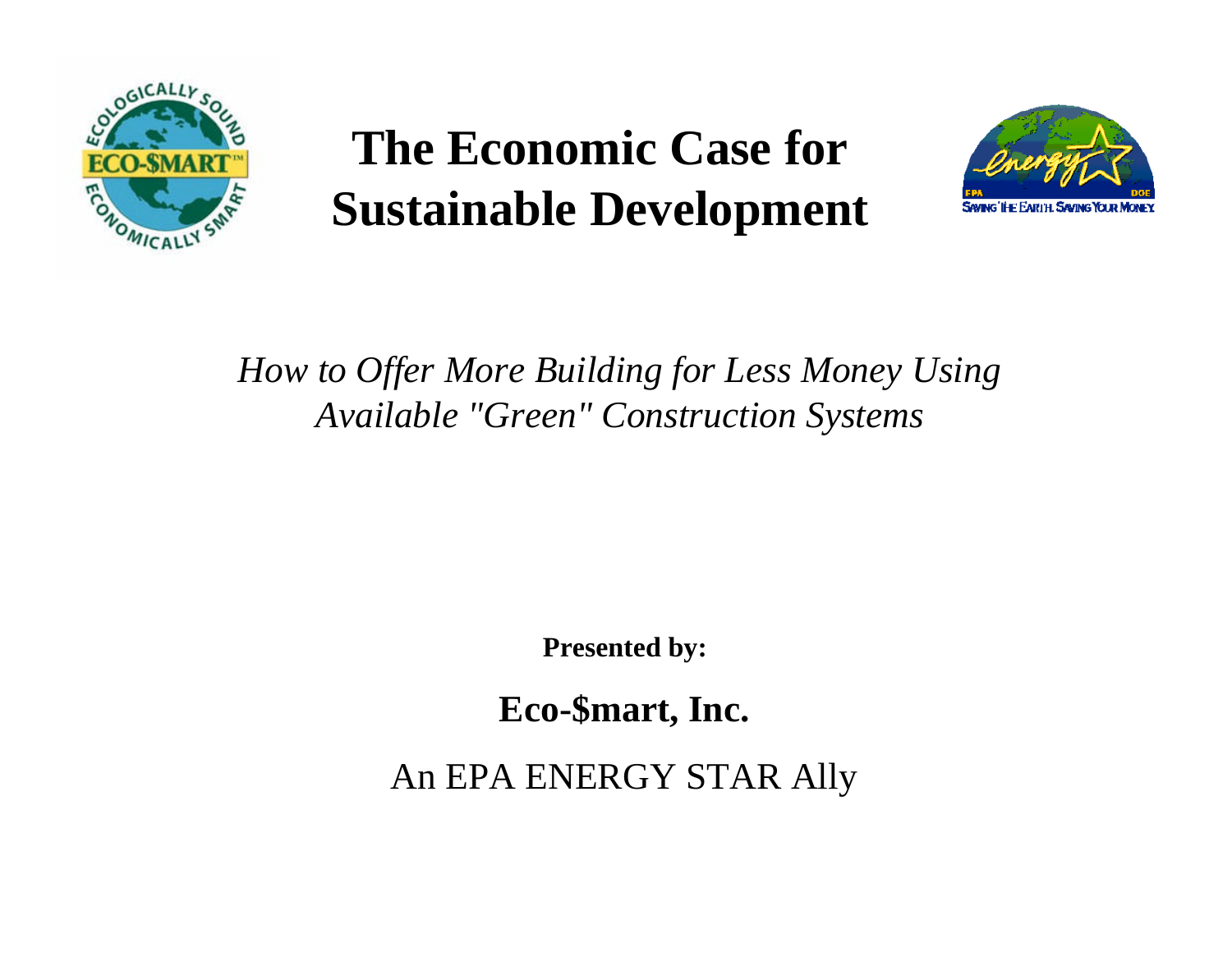

# **The Florida House Learning Center**



Created by the Nonprofit Florida House Institute for Sustainable Development and Sarasota County Cooperative Extension



**The Florida House was opened to the public on Earth Day, 1994**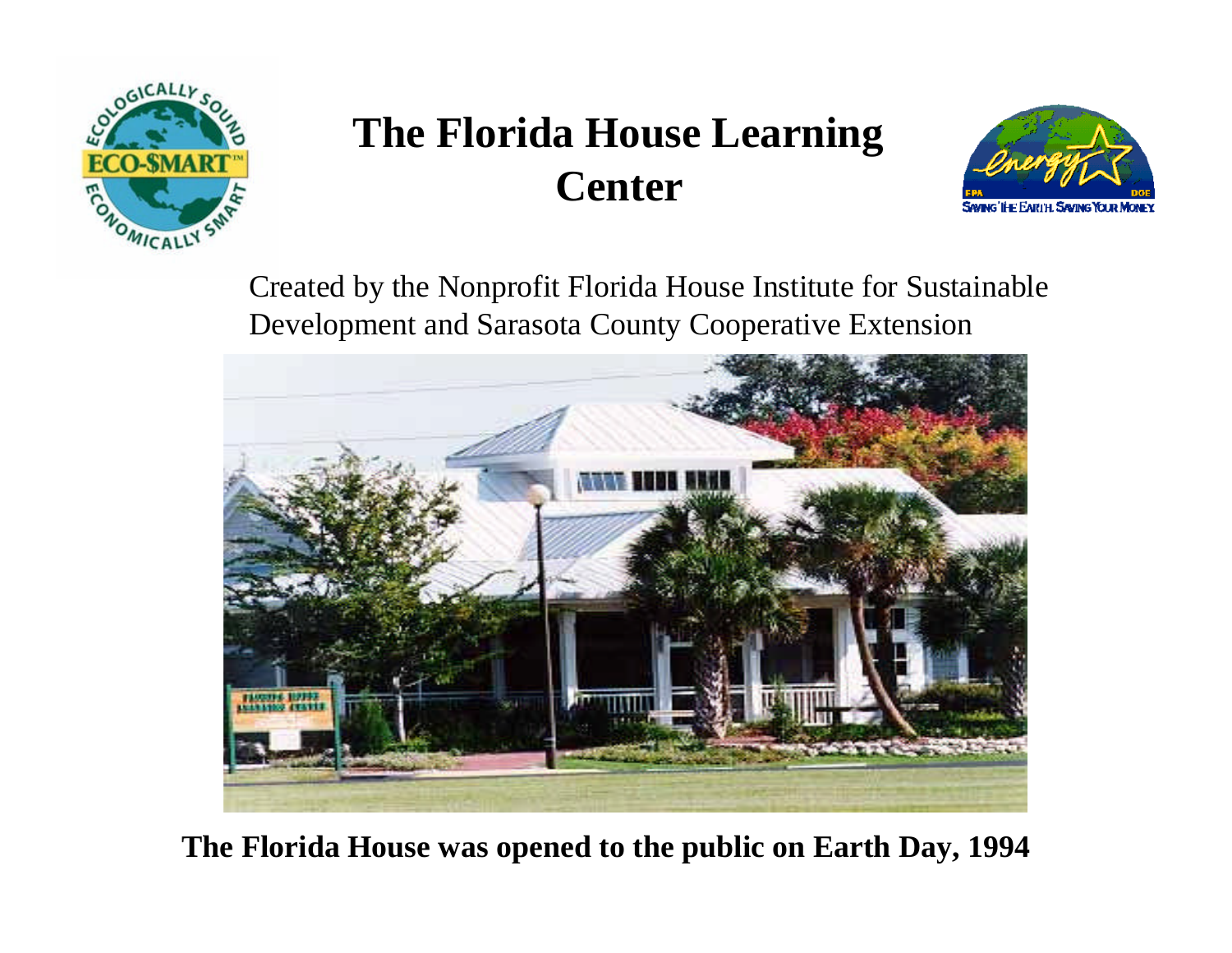

### **About Eco-\$mart, Inc.**



- An EPA ENERGY STAR Ally
- A Partnership with the Nonprofit Florida House Institute for Sustainable Development (FHI):
	- Free Eco-\$mart Materials Consultation
	- Distributes / Installs Approved Systems
	- Provides Energy Efficiency Ratings
	- Connects to Energy Efficient Financing
	- Educational Seminars for Public and Trades
- A Portion of Proceeds Benefit Nonprofit (FHI)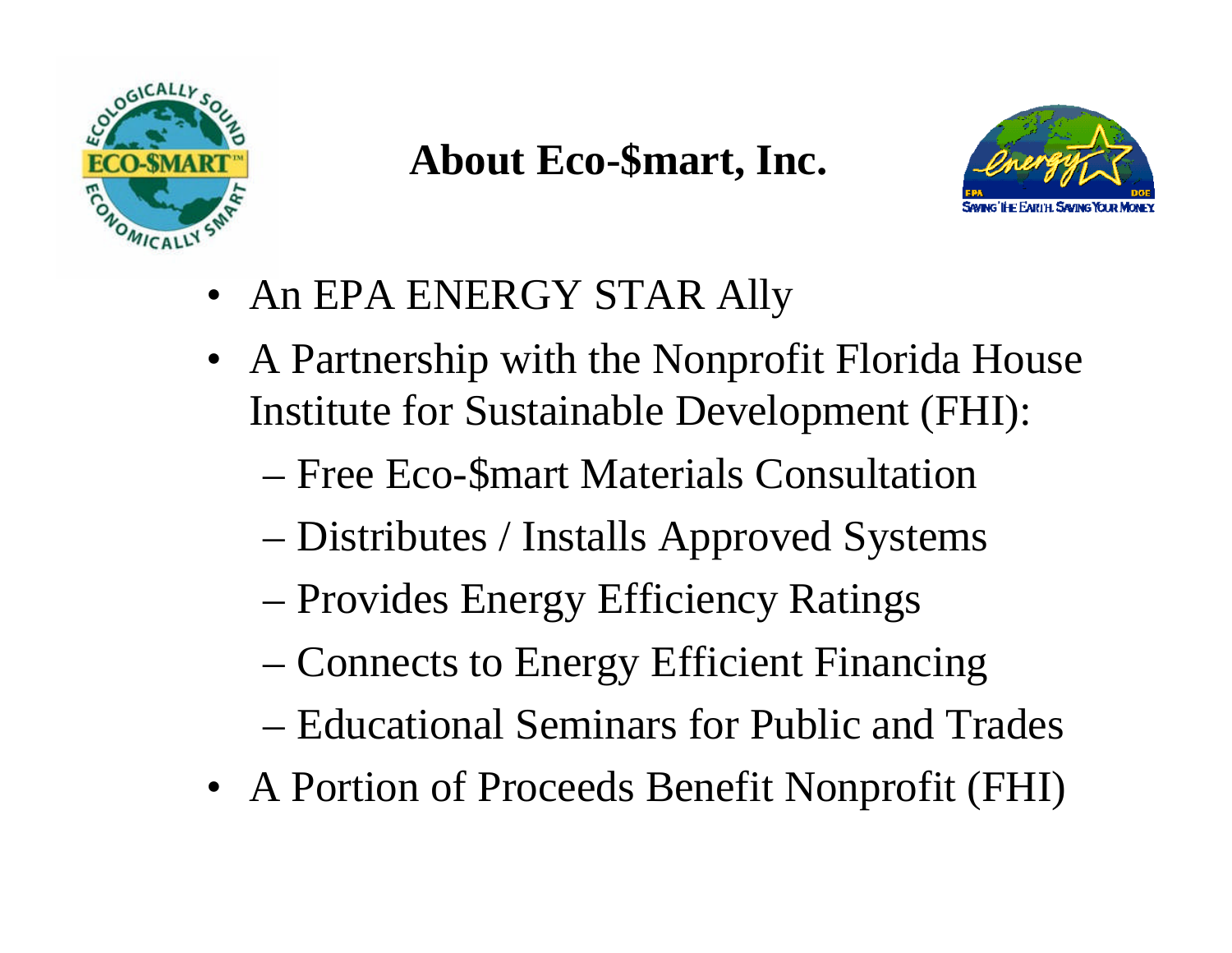

## **Why Sustainable Design?**



- •Creates Positive Cash Flow for Financed Building
- •Can Reduce Construction Costs and Time
- •Increases Resale, Lease Value
- •Creates Free Publicity Generates Faster Sales
- •Improves Occupant Health and Safety
- •Decreases Maintenance Costs
- •Reduces Environmental Impact
- •Reduces Foreign Oil Dependence
- •**Creates More Profit for Builder / Developer**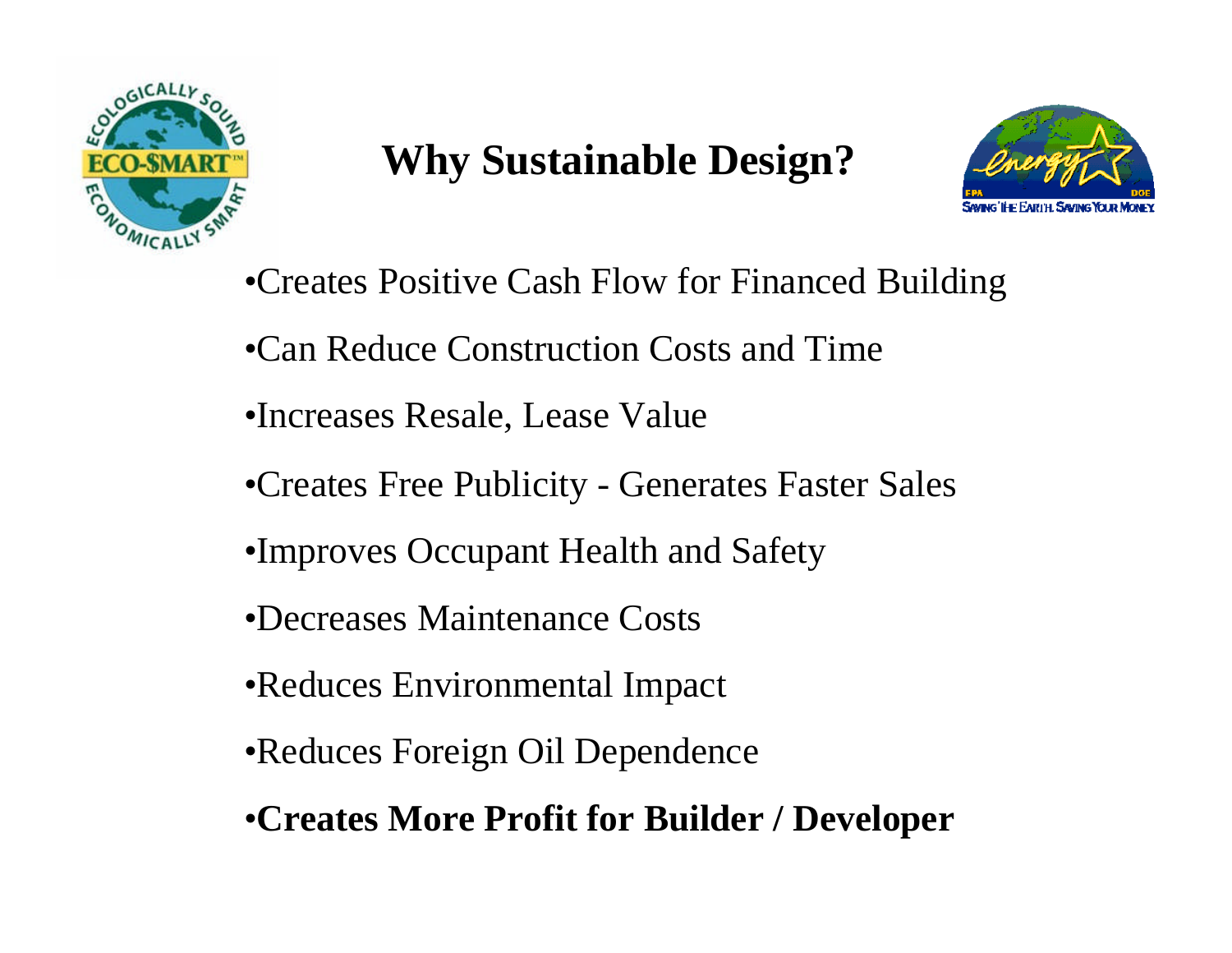

**Our Priorities for Selecting Green Building Materials**



1. Enhances efficiency, health, disaster resistance.

2. Reduces maintenance, construction time, construction costs, operating costs.

**3. If not capital cost saving, then at least creates positive cash flow for building owners.**

4. Locally available, supportable.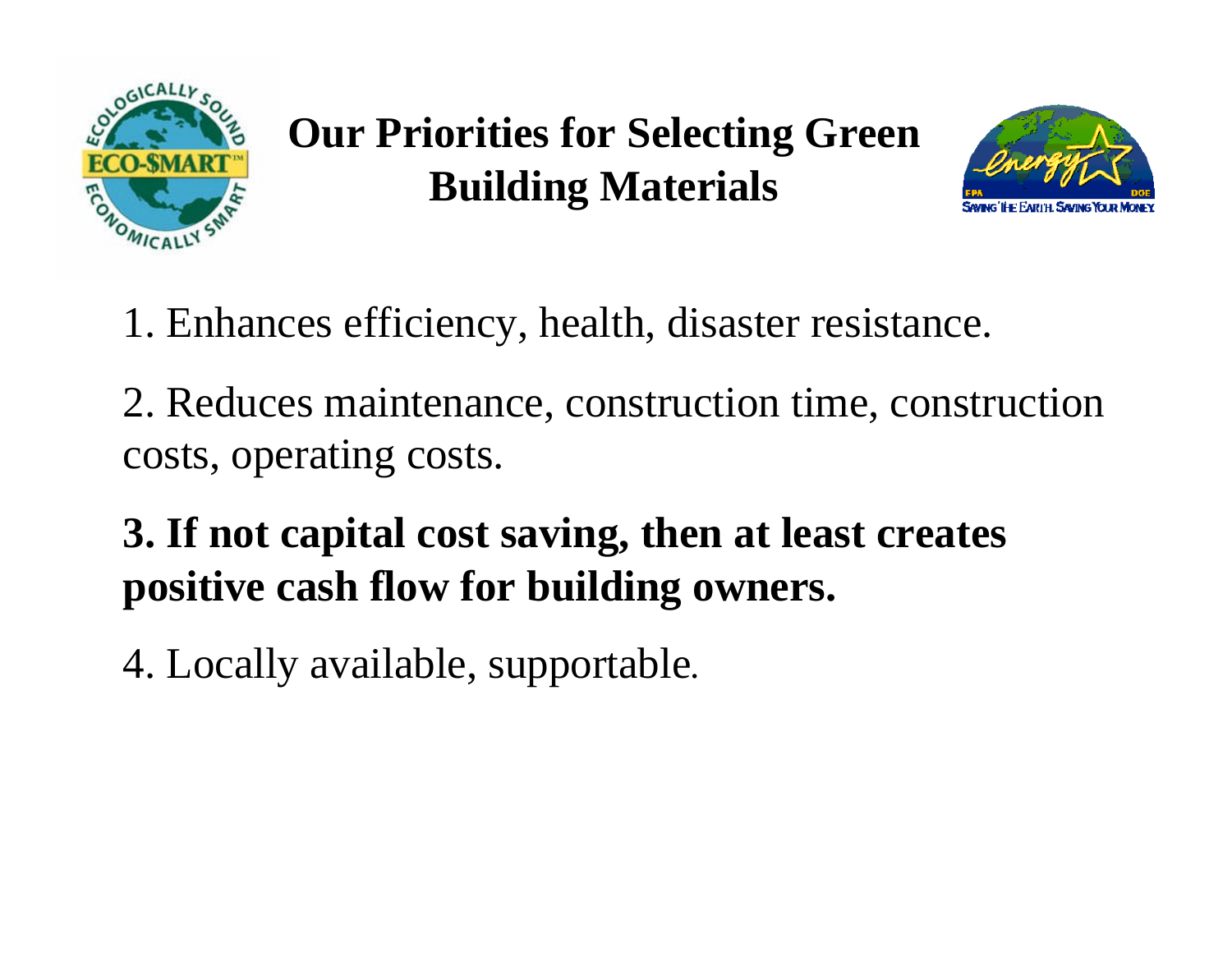

#### **Example Eco-\$mart Systems**



- Advanced Wall and Roof Systems (fire, pest, wind resistant, efficient)
- Water Cooled and Solar Air Conditioning
- Fresh Air / Dehumidification Systems
- Low-E / Impact Resistant Windows
- Passive Solar Water Heating
- Brac Greywater System (toilet flushing using recycled shower water)
- Water Purification (under sink, whole house, commercial / industrial)
- Energy Efficient Lighting (LED, fluorescent, daylighting)
- Recycled Plastic Decking, Recycled Rubber Porous Paving / Paths
- Green Cabinetry and Countertops
- Bamboo, Coconut Palm, Cork Flooring, Natural Fiber Carpets
- No-VOC Interior Wall Paint
- Biobased Water-Blown Foam Insulation / Radiant Barrier Roof Coatings
- 0.8 Gallon Per Flush and 1.6 Gallon Flapperless Toilets
- Solar Electric (PV), Wind Power, and more!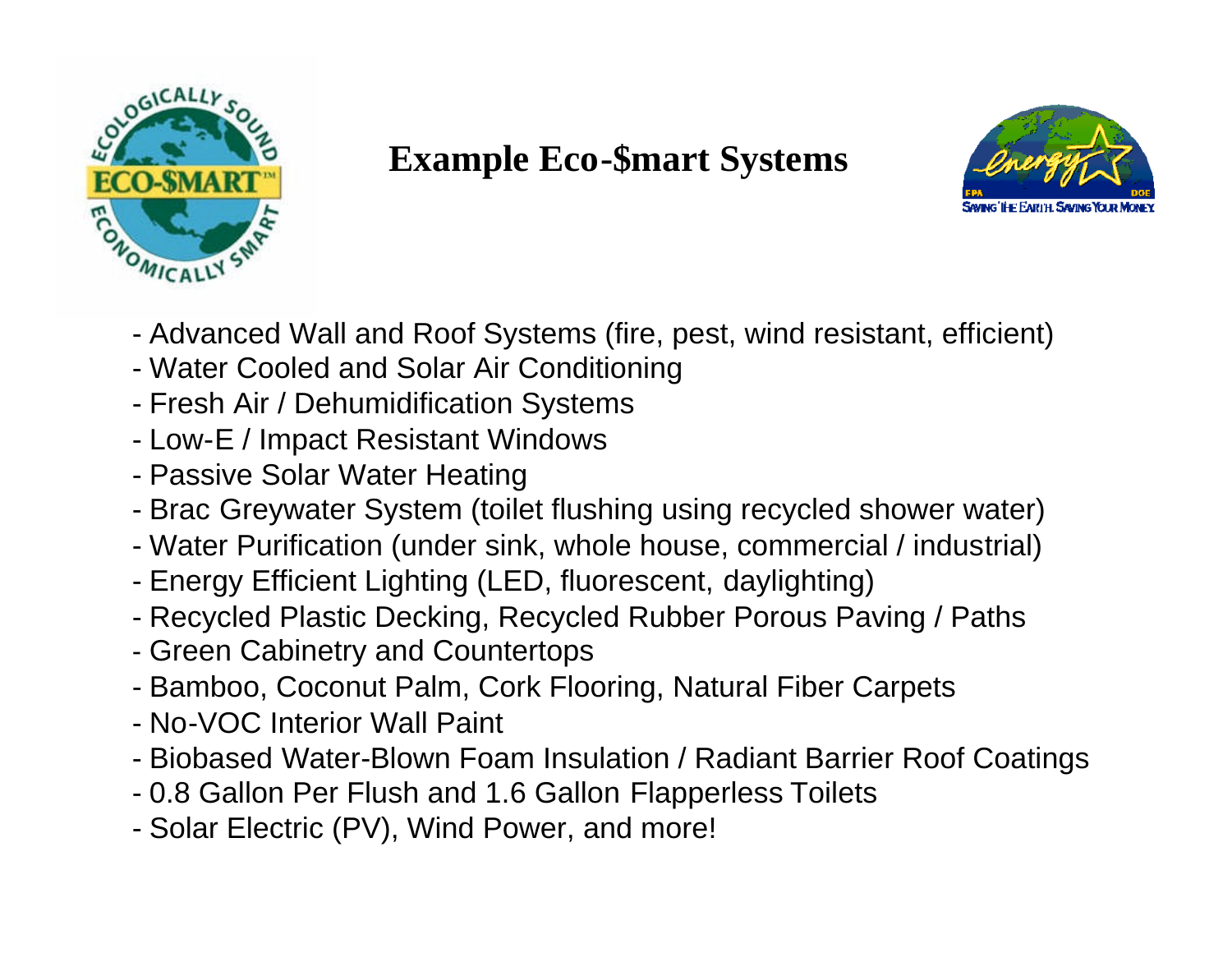

# **Example Eco-\$mart Building Cost / Benefit**



| <b>Building Size (square feet under air)</b>    | 8,000           |                 |                                |
|-------------------------------------------------|-----------------|-----------------|--------------------------------|
|                                                 |                 |                 |                                |
|                                                 | <b>Standard</b> | Eco-\$mart      |                                |
| <b>Additional Eco-\$mart Features / Costs</b>   | <b>Building</b> | <b>Building</b> |                                |
| <b>Steel SIP Wall and Roof</b>                  | <b>No</b>       | $-$8,000$       | <b>Additional Const.Cost:</b>  |
| T8/T5 Electronic Ballast Lighting               | <b>No</b>       | \$2,000         | \$0.00                         |
| 22 SEER Water Cooled A/C w / Dehumid.           | <b>No</b>       | \$2,000         | % Additional Const.Cost:       |
| <b>Passive Solar Water Heating</b>              | <b>No</b>       | \$2,000         | $0.00\%$                       |
| <b>Double Pane Energy Star Windows</b>          | <b>No</b>       | \$2,000         | <b>Annual Utility Savings:</b> |
| <b>Capital Budget</b>                           | \$600,000.00    | \$600,000.00    | \$5,760.00                     |
| <b>Annual Electric Bills (60% Lower)</b>        | \$9,600.00      | \$3,840.00      |                                |
| <b>Non-Combustible</b>                          | <b>No</b>       | <b>Yes</b>      |                                |
| <b>No Mold and Mildew</b>                       | <b>No</b>       | <b>Yes</b>      |                                |
| <b>Disaster Resistant (Wind, Floods, Fires)</b> | <b>No</b>       | <b>Yes</b>      |                                |
| <b>Healthy Indoor Air Quality</b>               | <b>No</b>       | <b>Yes</b>      |                                |
| <b>Pest Resistant</b>                           | <b>No</b>       | <b>Yes</b>      |                                |
| <b>Low Noise Transmission</b>                   | <b>No</b>       | <b>Yes</b>      |                                |
| <b>Enhanced Lighting Effectiveness</b>          | <b>No</b>       | <b>Yes</b>      |                                |
| <b>Low Maintenance</b>                          | <b>No</b>       | <b>Yes</b>      |                                |
| <b>Additional Interior Usable Footage (SF)</b>  | No              | <b>Yes</b>      | 240                            |
|                                                 |                 |                 |                                |
| Annual Out-of-Pocket                            | \$9,600.00      | \$3,840.00      |                                |
| Savings, from Day One >>>>>>>>>>                |                 | \$5,760.00      | per year                       |
| <b>MORE BUILDING FOR LESS MONEY!</b>            |                 |                 |                                |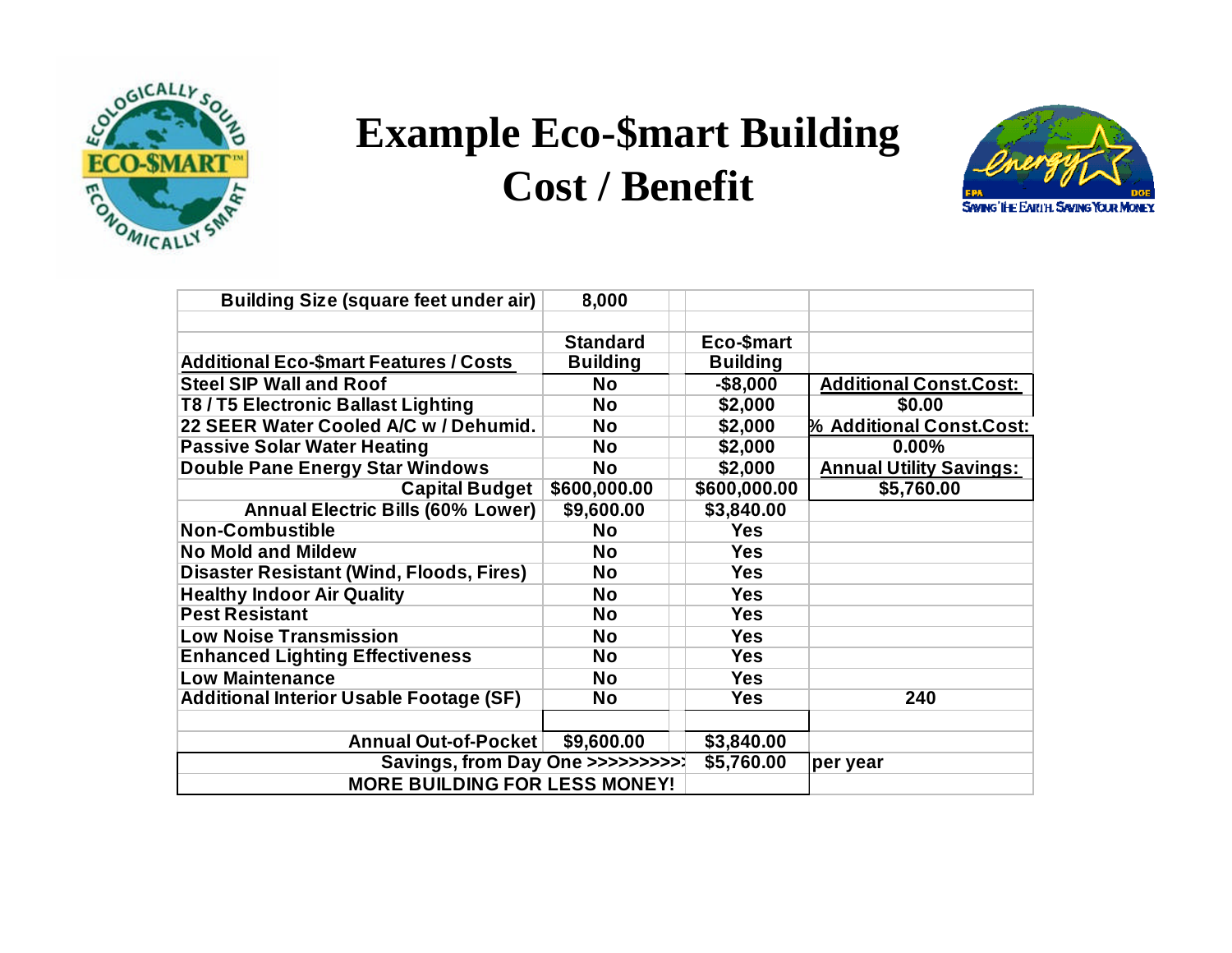

#### **Example Eco-\$mart Home Cost / Benefit**



| Home Size (square feet under air)                                                                                       | 2500            |              |                               |  |
|-------------------------------------------------------------------------------------------------------------------------|-----------------|--------------|-------------------------------|--|
|                                                                                                                         | <b>Standard</b> | Eco-\$mart   |                               |  |
| Additional Eco-\$mart Features / Add. Costs                                                                             | Home            | Home         |                               |  |
| <b>E-Wall Poured Solid Concrete Wall</b>                                                                                | <b>No</b>       | \$6,500      |                               |  |
| Biobased Soy Foam Insulation or HPRS Roof                                                                               | <b>No</b>       | \$4,875      |                               |  |
| Passive Solar Water Heater (after Federal tax credit)                                                                   | <b>No</b>       | \$3,250      | <b>Total Add. Const. Cost</b> |  |
| Water-Cooled A/C                                                                                                        | <b>No</b>       | \$2,600      | \$23,725.00                   |  |
| Energy Efficient Low-E Windows                                                                                          | <b>No</b>       | \$2,600      | % Additional Cost             |  |
| <b>Brac Greywater System</b>                                                                                            | <b>No</b>       | \$3,900      | 6.33%                         |  |
| Sale Price                                                                                                              | \$375,000.00    | \$398,725.00 |                               |  |
| Mortgage $(\textcircled{a} 7.0\%)$                                                                                      | \$2,494.88      | \$2,652.73   |                               |  |
| Utility Bills (60% Lower Electric, 30% Lower Water)                                                                     | \$416.67        | \$166.67     |                               |  |
| <b>Insurance Savings</b>                                                                                                | \$0.00          | $-$50.00$    |                               |  |
| <b>Tax Benefit</b>                                                                                                      | \$0.00          | $-$47.35$    |                               |  |
| Non-Combustible                                                                                                         | <b>No</b>       | Yes          |                               |  |
| No Mold and Mildew                                                                                                      | <b>No</b>       | Yes          |                               |  |
| Disaster Resistant - Hurricanes, Fires                                                                                  | No              | Yes          |                               |  |
| <b>Healthy Indoor Air Quality</b>                                                                                       | <b>No</b>       | Yes          |                               |  |
| <b>Pest Resistant</b>                                                                                                   | <b>No</b>       | Yes          |                               |  |
| <b>Low Noise Transmission</b>                                                                                           | No              | Yes          |                               |  |
| Increased Resale Value**                                                                                                | <b>No</b>       | Yes          | \$62,190                      |  |
| Additional Interior Usable Footage (SF)                                                                                 | <b>No</b>       | Yes          | 46                            |  |
| Monthly Out-of-Pocket                                                                                                   | \$2,911.55      | \$2,722.04   |                               |  |
| Savings, from Day One >>>>>>>>>>                                                                                        |                 | \$189.51     | per month                     |  |
| <b>MORE HOME FOR LESS MONEY!</b>                                                                                        |                 |              |                               |  |
| ** According to the National Association of Appraisers, studies of resale prices of homes over the past 15 years have   |                 |              |                               |  |
| allowed them to attach an increased value to effcient homes. The value is calculated by taking one year's energy saving |                 |              |                               |  |

(as certified by a state licensed energy rater, part of the national program) and multiplying the savings by \$ 20.73.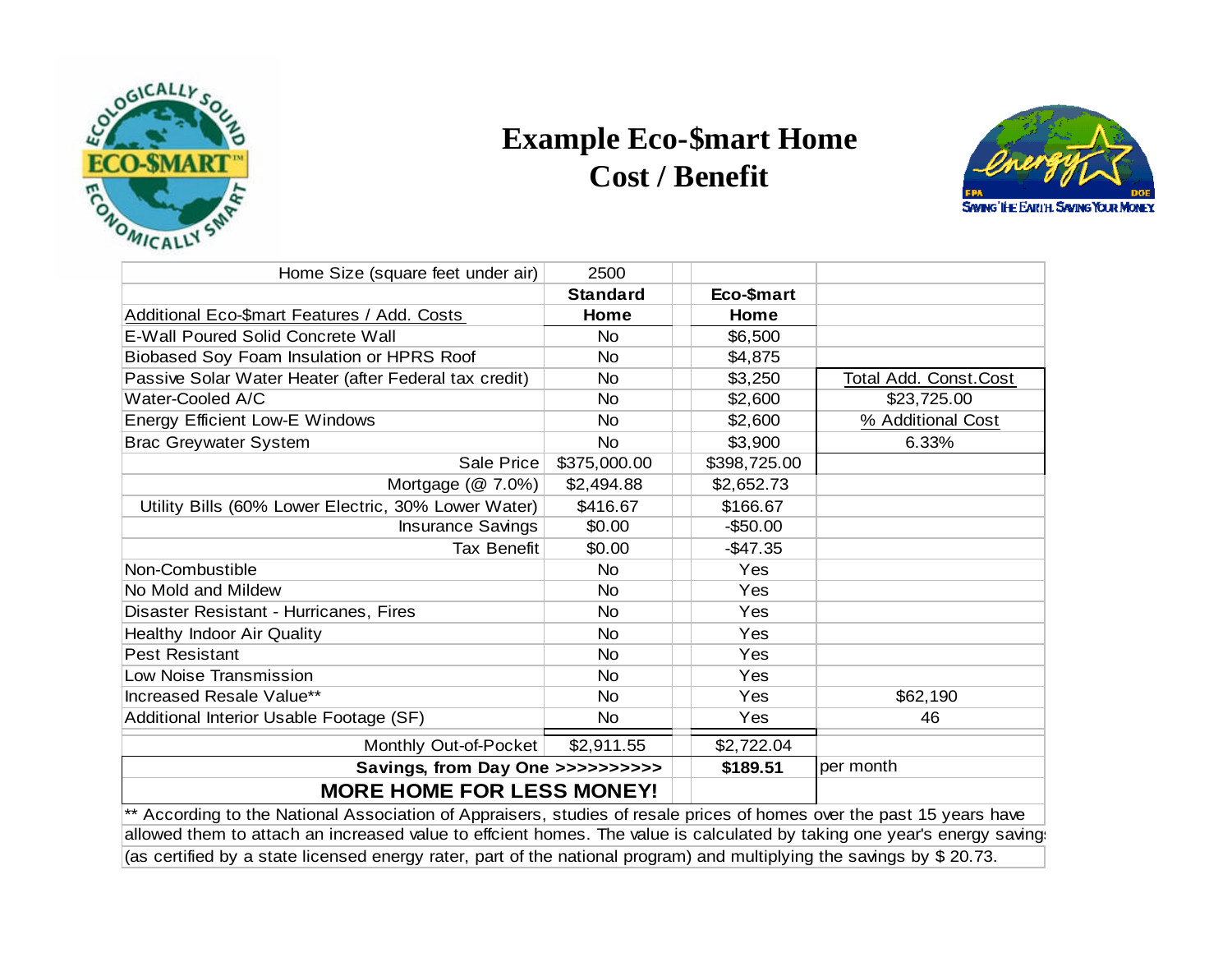

**A Summary of the Economic Benefits of Sustainable Construction**



- **Positive Cash Flow to Building Owner**
- **Faster Construction**
- **Higher Appraisal Value**
- **Lower Maintenance and Insurance Costs**
- **Healthier, More Productive Work Environment**
- **Positive Media Attention**
- **More Money Invested in Local Economy**
- **Reduced Dependence on Foreign Oil**